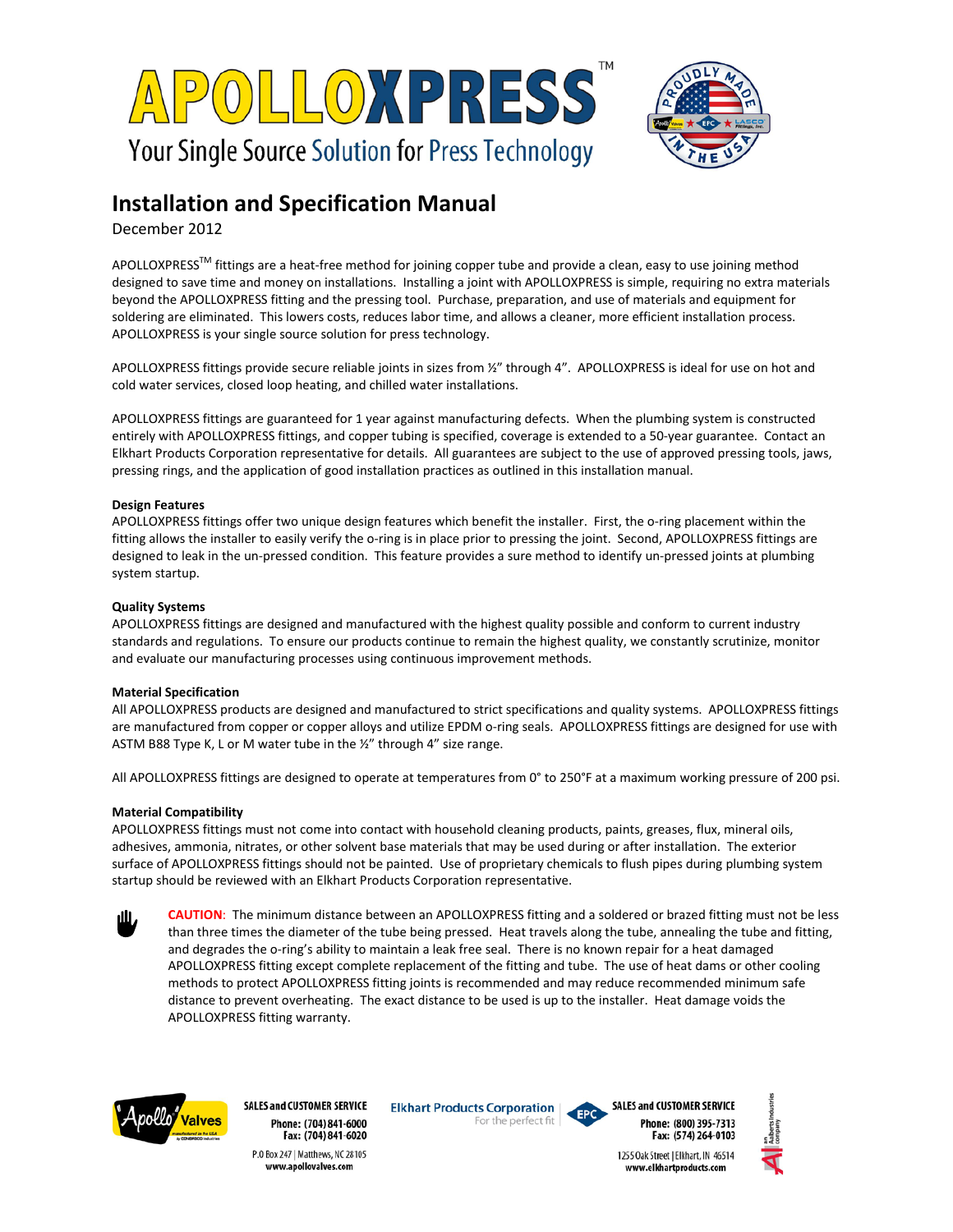



# **Installation**

Installing an APOLLOXPRESS fitting relies on using a pressing tool together with a set of jaws or pressing rings of the appropriate size. Sets of jaws or pressing rings are available for each size fitting and only the correct size jaws or pressing rings will ensure that a sound joint is made.

Pressing tools are available with two power options to suit most on-site installation situations: 110V and cordless. APOLLOXPRESS fittings are designed to work with either type of pressing tool.

Elkhart Products Corporation supplies tool options to suit a range of budgets and applications. Other manufacturer's tools may also be suitable for use with APOLLOXPRESS fittings. Contact an Elkhart Products Corporation representative to confirm suitability.

APOLLOXPRESS fittings should remain in their packaging until immediately prior to installation. This ensures the fitting remains clean, the o-ring is protected from damage and on-site debris, and the o-ring lubricant dos not dry out. Unused fittings should be kept in the original packaging with any openings sealed to ensure fitting cleanliness is maintained.

APOLLOXPRESS fittings from ½" to 4" should be installed with the following minimum spacing between the fittings to prevent distortion of the pipe (refer to chart below). Failure to provide this distance may result in an improper seal.

| <b>Fitting</b><br><b>Size</b> | <b>Minimum</b><br><b>Spacing</b> | <b>Fitting</b><br>Size | <b>Minimum</b><br><b>Spacing</b> | <b>Fitting</b><br>Size | <b>Minimum</b><br><b>Spacing</b> |
|-------------------------------|----------------------------------|------------------------|----------------------------------|------------------------|----------------------------------|
| $\frac{1}{2}$                 | ∩"                               | $1\frac{1}{4}$         | $\frac{1}{2}$                    | 2 <sup>2</sup>         | $\frac{5}{8}$ "                  |
| $\frac{3}{4}$ "               | ሰ"                               | 1 <i>Y</i>             | $\frac{5}{8}$ "                  | 2"                     | $\frac{5}{8}$ "                  |
| 1''                           | ∩"                               | $\gamma$ "             | $\frac{3}{4}$ "                  | 4"                     | $\frac{5}{8}$ "                  |

## **Equipment Service Considerations**

Like any other power tools, pressing tools, jaws and pressing rings require regular servicing. Failure to follow the pressing tool manufacturer's recommendations may violate guarantee or warranty provisions and the tool's ability to produce press joints with continued efficiency. It is the tool user's responsibility to correctly maintain and calibrate all tools per manufacturer's recommendations. For detailed information on the use and care of pressing tools, refer to the manufacturer's instructions.

#### **Preliminaries**

Select the correct size tube and APOLLOXPRESS fitting for the job. Ensure that both are clean, in good condition and free from damage and imperfections. Carefully remove tape, labels, or foreign matter. Check that the tube is round, clean, free of burrs and surface imperfections.



**SALES and CUSTOMER SERVICE** Phone: (704) 841-6000 Fax: (704) 841-6020 P.O Box 247 | Matthews, NC 28105 www.apollovalves.com

**Elkhart Products Corporation** For the perfect fit



**SALES and CUSTOMER SERVICE** Phone: (800) 395-7313 Fax: (574) 264-0103

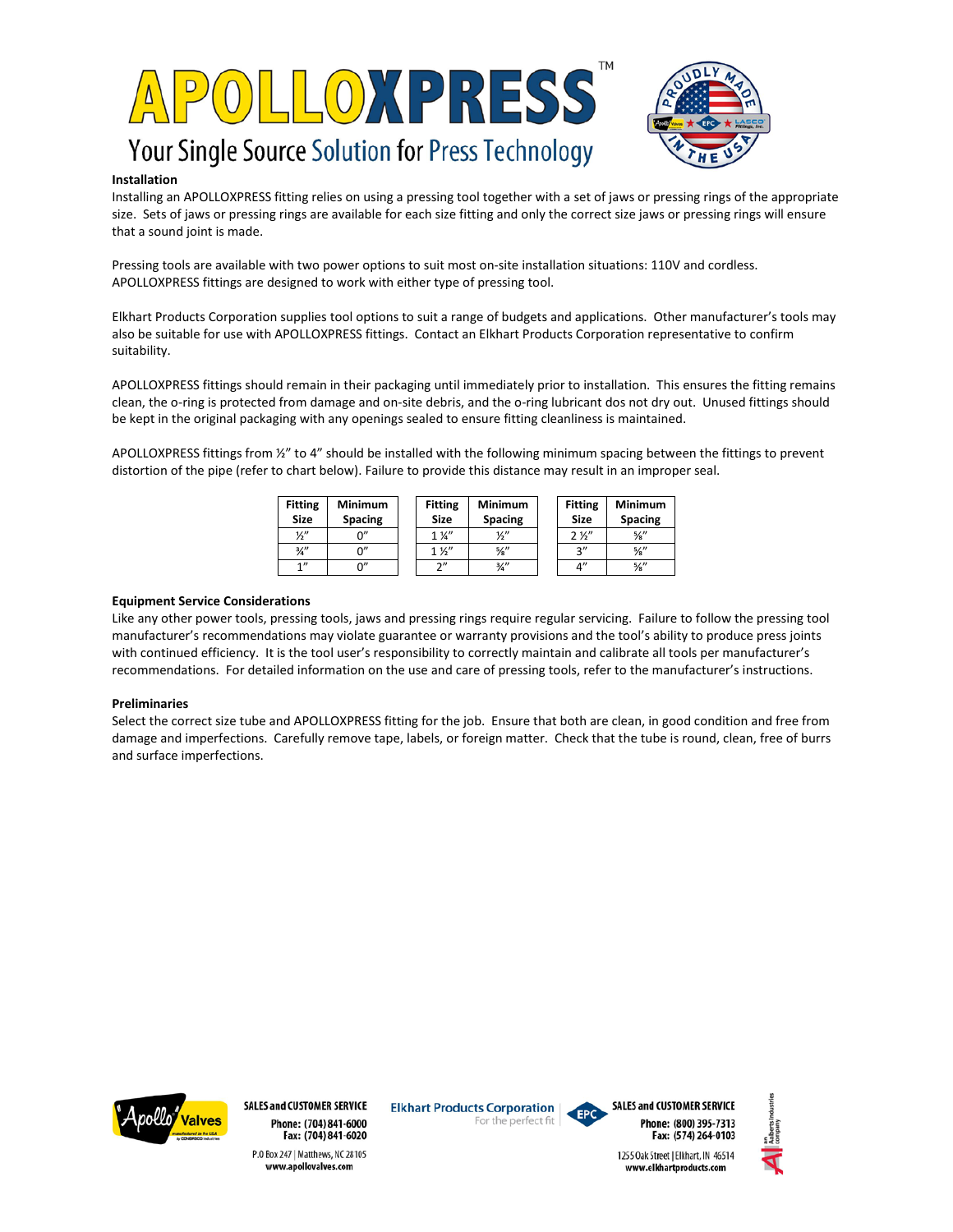



**Preparation**



1. Cut the tube square. Use a rotary tube cutter whenever possible. If a hacksaw is used to cut the tube, then file the tube end exterior and interior using a fine tooth file. Care should be taken to remove and smooth all burrs.



2. Remove burrs at the tube ends before insertion into a fitting. Internal and external tube ends should be deburred using a fine tooth file. The tube end should then be wiped clean of all debris to avoid damage to the o-ring upon tube insertion.

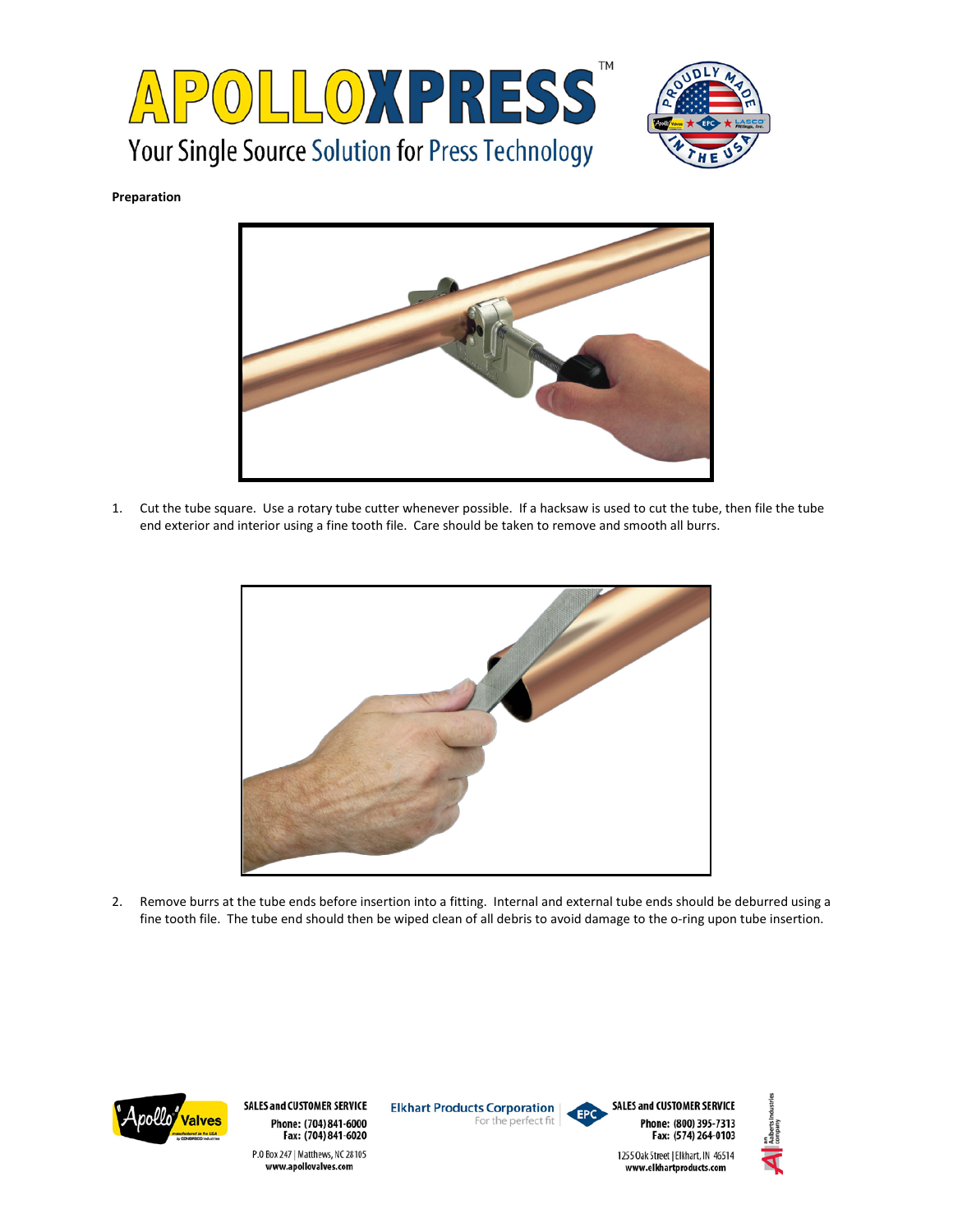



- 3. Commercially available deburring tools may be used to ensure a smooth interior and exterior at the tube end. Elkhart Products Corporation markets deburring tools particularly well suited to performing this operation.
- 4. Inspect the APOLLOXPRESS fitting to ensure the o-ring is undamaged and seated correctly within the o-ring groove. Orings should be free of cuts, gouges or missing material at the surface. If the o-ring is damaged or missing, do not use the fitting. If the o-ring is undamaged and is partially out of the groove, then gently move the o-ring back into the groove. If the o-ring does not seat in the groove, do not use the fitting. Replacement o-rings and lubricant are available from EPC. Please contact your local EPC representative.



5. Insert the tube fully into the fitting until it meets the tube stop. With the fitting in place, clearly mark the tube outside diameter at the edge of the fitting. As an alternated, an APOLLOXPRESS depth gauge may be used to properly locate the insertion depth. A tape measure may also be used. Regardless, the insertion depth must be clearly marked to ensure that proper insertion is attained. See the following table for required insertion depth dimensions.

| <b>Nominal Pipe Size</b> | <b>Insertion Depth (in)</b> | <b>Nominal Pipe Size</b> | Insertion Depth (in)   |
|--------------------------|-----------------------------|--------------------------|------------------------|
| ¼"                       | 13/16" (0.81")              | $1\frac{1}{4}$           | 1 1/32" (1.03")        |
| з/,"                     | $7/8$ " (0.88")             | $1\frac{1}{2}$           | $15/16"$ (1.31")       |
| 1"                       | 15/16" (0.94")              | つ"                       | $1\frac{1}{2}$ (1.50") |



**SALES and CUSTOMER SERVICE** Phone: (704) 841-6000 Fax: (704) 841-6020

P.O Box 247 | Matthews, NC 28105

www.apollovalves.com

**Elkhart Products Corporation** For the perfect fit



**SALES and CUSTOMER SERVICE** Phone: (800) 395-7313 Fax: (574) 264-0103



1255 Oak Street | Elkhart, IN 46514 www.elkhartproducts.com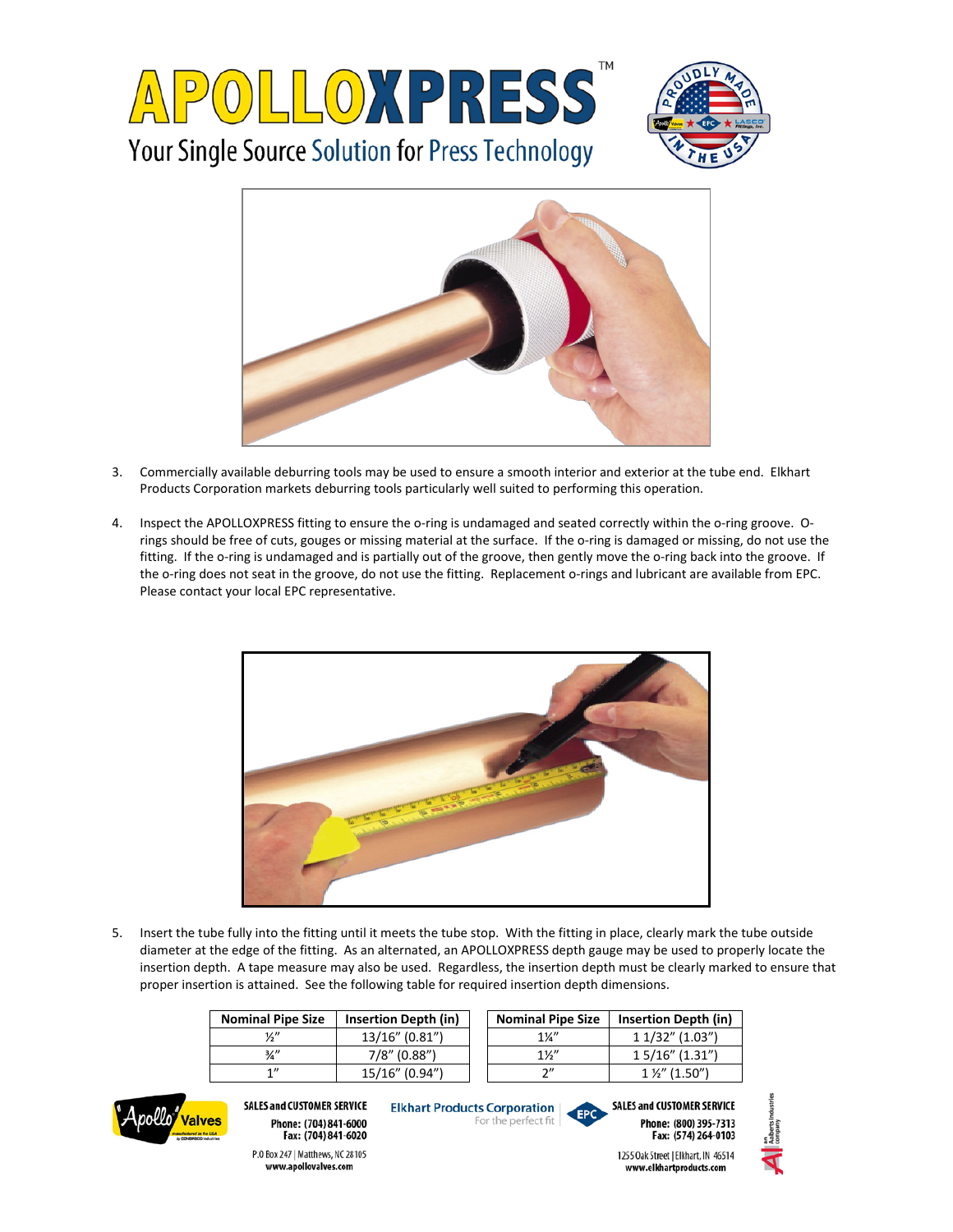



**Typical APOLLOXPRESS Fitting Installation for ½" Through 2" Sizes**



1. Assemble the joint, inserting the tube into the fitting until it meets the tube stop. Check the tube insertion depth using the reference mark on the tube outside diameter. See step 4 in the preparation process. The pressing operation should only be undertaken with the tube fully inserted into the APOLLOXPRESS fitting. **Note**: Clean water may be used to ease the assembly process. Wetting the tube and/or the fitting will ease the tube insertion process.



2. With the correct size pressing jaw inserted into the pressing tool, place the jaw over the bead on the fitting. Great care should be taken to ensure the pressing tool and jaws are maintained at a 90° angle to the tube centerline.



**SALES and CUSTOMER SERVICE** Phone: (704) 841-6000 Fax: (704) 841-6020 P.O Box 247 | Matthews, NC 28105 www.apollovalves.com

**Elkhart Products Corporation** For the perfect fit





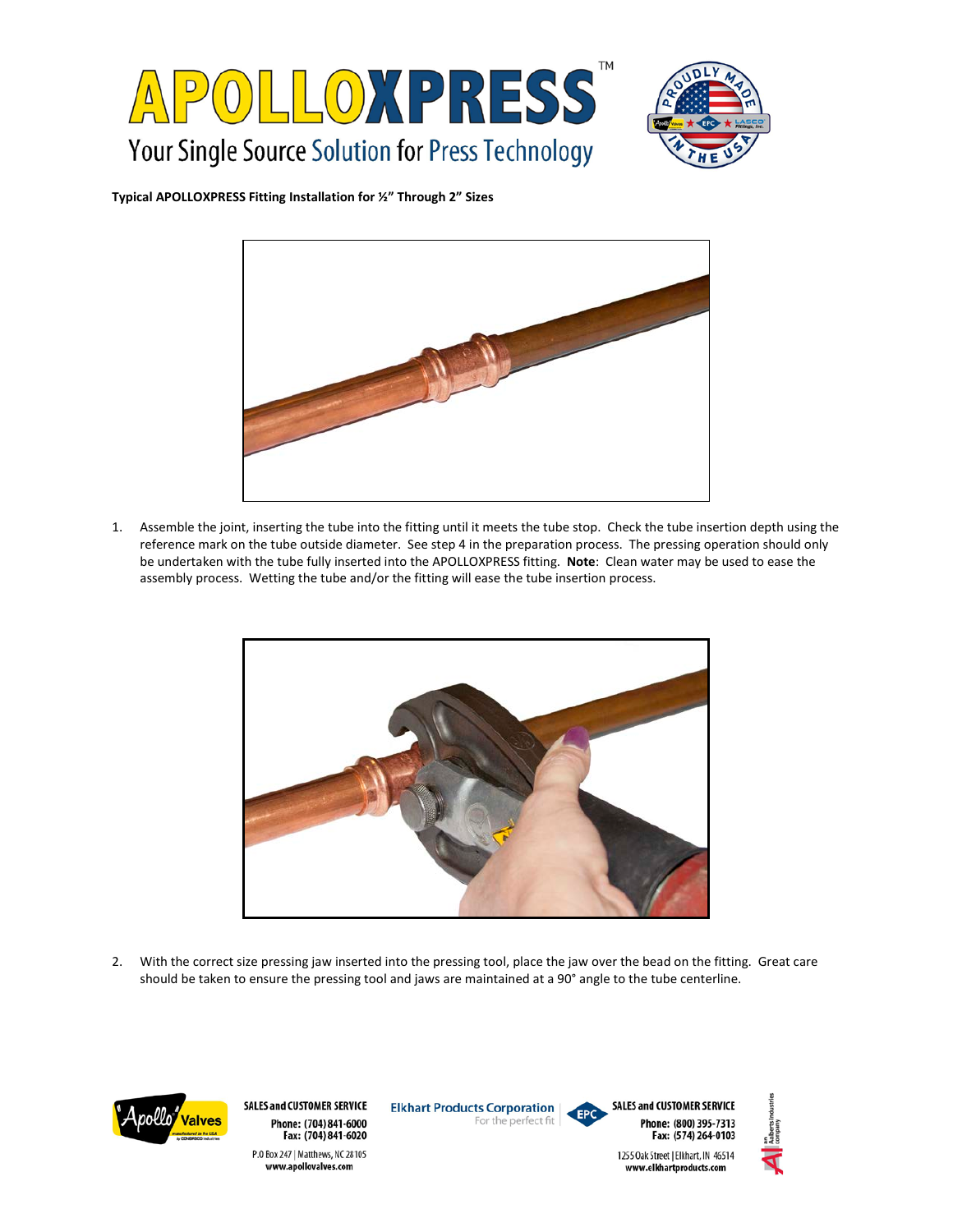



3. Depress the pressing tool trigger or actuation button to begin the pressing cycle. The cycle is complete when the jaw fully encloses the mouth of the fitting. The jaw should then be released from around the fitting. Please refer to the manufacturer's instructions for more detail. Inspect the pressed joint to ensure the tube has remained fully inserted during the pressing operation.

# **Typical APOLLOXPRESS Fitting Installation for 2½" Through 4" Sizes**



1. Assemble the joint, inserting the tube into the fitting until it meets the tube stop. Check the tube insertion depth using the reference mark on the tube outside diameter. See step 4 in the preparation process. The pressing operation should only be undertaken with the tube fully inserted into the APOLLOXPRESS fitting. **Note**: Clean water may be used to ease the assembly process. Wetting the tube and/or the fitting will ease the tube insertion process.



**SALES and CUSTOMER SERVICE** Phone: (704) 841-6000 Fax: (704) 841-6020 P.O Box 247 | Matthews, NC 28105 www.apollovalves.com

**Elkhart Products Corporation** For the perfect fit



**SALES and CUSTOMER SERVICE** Phone: (800) 395-7313 Fax: (574) 264-0103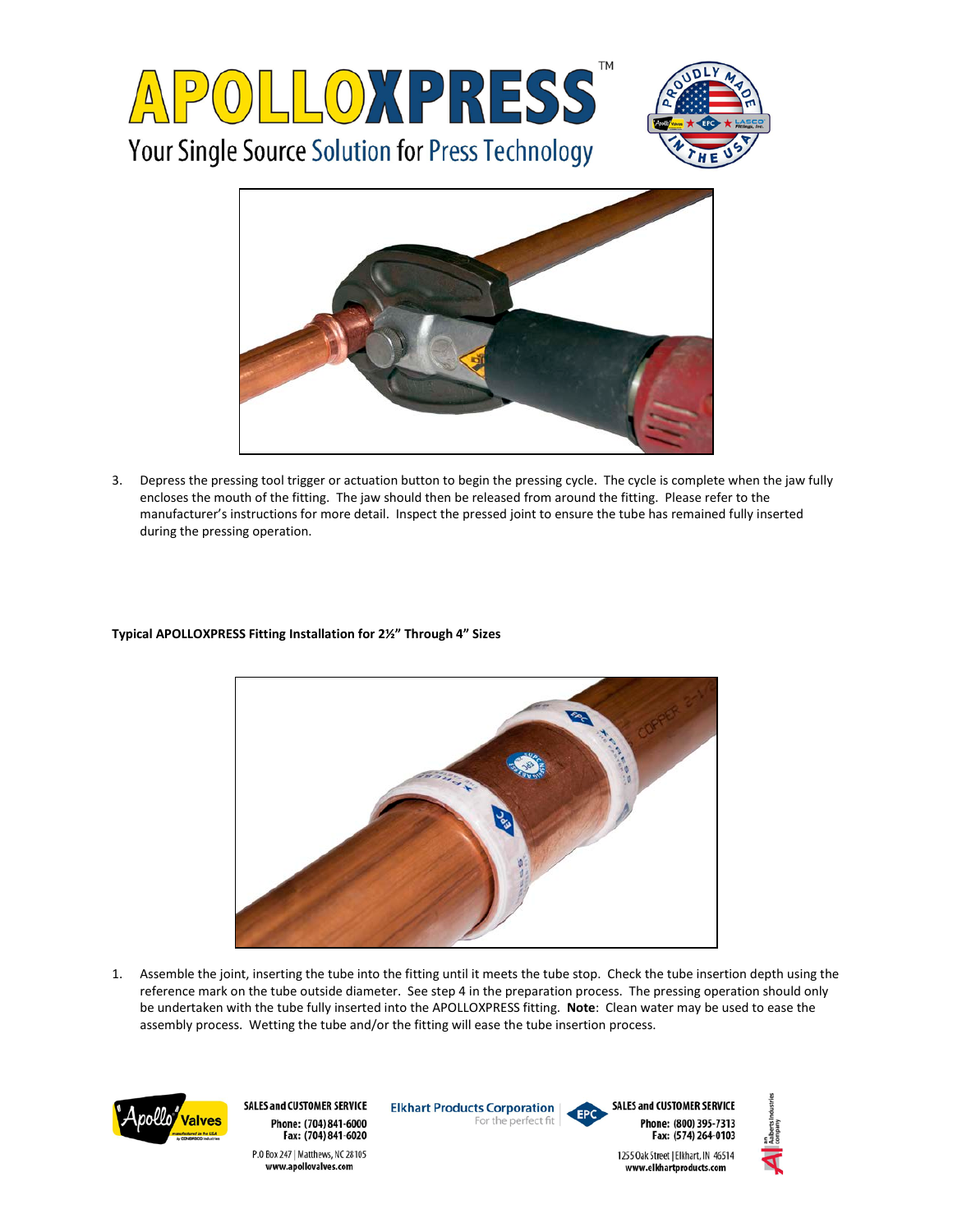



2. Select the appropriate size pressing ring. Open the pressing ring jaws and position it over the fitting. Align the groove in the pressing ring. Revolve the pressing ring around the fitting to the desired position.



3. Attach the appropriate adapter to the press tool and close the breach bolt. Attach the adapter ring to the pressing ring by depressing the jaw levers and inserting the claws as far as possible into the grooves of the pressing ring. Do not press the joint until the adapter is correctly connected to the pressing ring.



**SALES and CUSTOMER SERVICE** Phone: (704) 841-6000 Fax: (704) 841-6020 P.O Box 247 | Matthews, NC 28105 www.apollovalves.com

**Elkhart Products Corporation** For the perfect fit